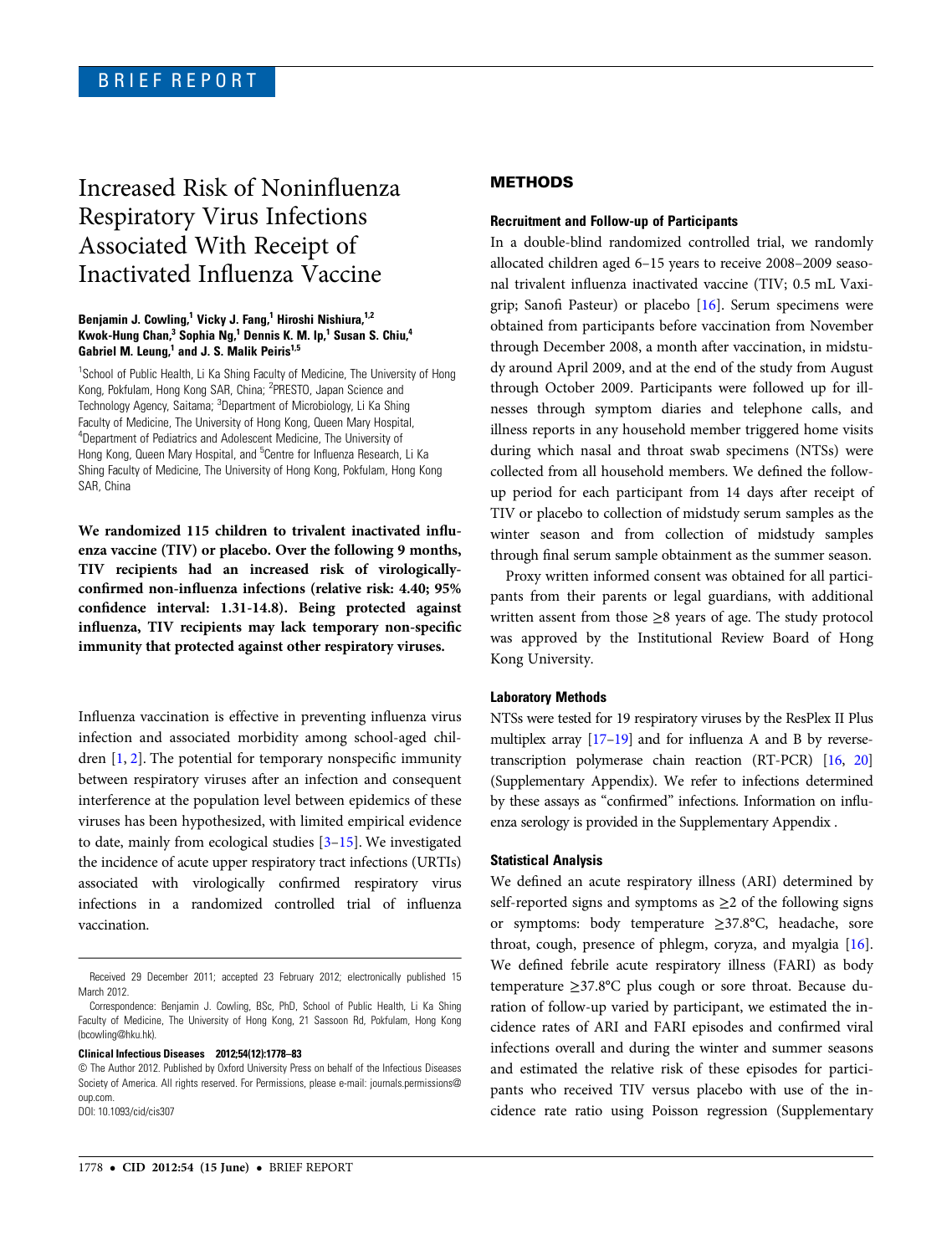<span id="page-1-0"></span>Table 1. Characteristics of Participants and Duration of Follow-up

| Characteristic                           | TIV<br>$(n = 69)$ | Placebo<br>$(n = 46)$ |
|------------------------------------------|-------------------|-----------------------|
| Age group, No. (%)                       |                   |                       |
| 6-8 years                                | 19 (28)           | 16 (35)               |
| 9-11 years                               | 41 (59)           | 27 (59)               |
| $12 - 15$ years                          | 9(13)             | 3(7)                  |
| Female sex, No. (%)                      | 30(43)            | 23 (50)               |
| Median duration of follow-up, days       | 272               | 272                   |
| Mean no. of individuals per<br>household | 37                | 3.6                   |
|                                          |                   |                       |

Abbreviation: TIV, trivalent inactivated influenza vaccine.

[Appendix](http://cid.oxfordjournals.org/lookup/suppl/doi:10.1093/cid/cis307/-/DC1)). All statistical analyses were conducted using R, version 2.11.0 (R Development Core Team, Vienna, Austria). Data and syntax to reproduce these statistical analyses are available on the corresponding author's Web site.

# RESULTS

Among the 115 participants who were followed up, the median duration of follow-up was 272 days (interquartile range, 264–285 days), with no statistically significant differences in age, sex, household size, or duration of follow-up between TIV and placebo recipients (Table 1). We identified 134 ARI episodes, of which 49 met the more stringent FARI case definition. Illnesses occurred throughout the study period [\(Supplementary Appendix Figure 1](http://cid.oxfordjournals.org/lookup/suppl/doi:10.1093/cid/cis307/-/DC1)). There was no statistically significant difference in the risk of ARI or FARI between participants who received TIV and those who received placebo, either during winter or summer 2009 (Table 2).

We were able to collect 73 NTSs for testing from participants for 65 of 134 (49%) ARI episodes, which included 22 of 49 (45%) FARI episodes. The mean delay between ARI onset and collection of first NTS was 1.22 days, and 5% of NTSs were collected >3 days after illness onset, with no statistically significant differences between TIV and placebo recipients. We detected respiratory viruses in 32 of 65 NTSs (49%) collected during ARI episodes, which included 12 of 22 (55%) FARI episodes. We collected 85 NTSs from participants at times when one of their household contacts reported an acute URTI but the participants were not ill, and identified viruses in 3 of the specimens (4%), including influenza A (H3N2), coxsackie/echovirus, and coronavirus 229E.

There was no statistically significant difference in the risk of confirmed seasonal influenza infection between recipients of TIV or placebo, although the point estimate was consistent with protection in TIV recipients (relative risk [RR], 0.66; 95% confidence interval [CI], .13–3.27). TIV recipients had significantly lower risk of seasonal influenza infection based on serologic evidence [\(Supplementary Appendix](http://cid.oxfordjournals.org/lookup/suppl/doi:10.1093/cid/cis307/-/DC1)). However, participants who received TIV had higher risk of ARI associated with confirmed noninfluenza respiratory virus infection (RR, 4.40; 95% CI, 1.31–14.8). Including 2 additional confirmed infections when participants did not report ARI, TIV recipients had higher risk of confirmed noninfluenza respiratory virus infection (RR, 3.46; 95% CI, 1.19–10.1). The majority of the noninfluenza respiratory virus detections were rhinoviruses and coxsackie/echoviruses, and the increased risk among TIV recipients was also statistically significant for these viruses (Table [3](#page-2-0)). Most respiratory virus detections occurred in March 2009, shortly after a period of peak seasonal influenza activity in February 2009 (Figure [1](#page-3-0)).

Table 2. Incidence Rates of Acute Upper Respiratory Tract Infection Among 115 Participants Aged 6–15 Years Who Received Trivalent Inactivated Influenza Vaccine or Placebo

|                            | TIV ( $n = 69$ )  |                    | Placebo ( $n = 46$ ) |                    |                        |                |         |
|----------------------------|-------------------|--------------------|----------------------|--------------------|------------------------|----------------|---------|
| Variable                   | Rate <sup>a</sup> | $(95% \text{ Cl})$ | Rate <sup>a</sup>    | $(95% \text{ Cl})$ | Relative Risk (95% CI) |                | P Value |
| Winter 2009                |                   |                    |                      |                    |                        |                |         |
| ARI <sup>b</sup> episodes  | 2080              | $(1530 - 2830)$    | 2260                 | (1550–3300)        | 0.92                   | $(.57 - 1.50)$ | .74     |
| FARI <sup>b</sup> episodes | 609               | $(346 - 1070)$     | 753                  | $(392 - 1450)$     | 0.81                   | $(.34 - 1.92)$ | .63     |
| Summer 2009                |                   |                    |                      |                    |                        |                |         |
| ARI <sup>b</sup> episodes  | 1510              | $(1130 - 2020)$    | 1160                 | $(757 - 1780)$     | 1.30                   | $(.78 - 2.18)$ | .31     |
| FARI <sup>b</sup> episodes | 658               | $(424 - 1020)$     | 442                  | $(221 - 884)$      | 1.49                   | $(.65 - 3.38)$ | .33     |

Abbreviations: ARI, acute respiratory illness; CI, confidence interval; FARI , febrile acute respiratory illness; TIV, trivalent inactivated influenza vaccine.

a Incidence rates were estimated as the number of ARI or FARI episodes per 1000 person-years of follow-up.

<sup>b</sup> ARI was defined as at least 2 of the following symptoms: body temperature ≥37.8°C, cough, sore throat, headache, runny nose, phlegm, and myalgia; FARI was defined as body temperature ≥37.8°C plus cough or sore throat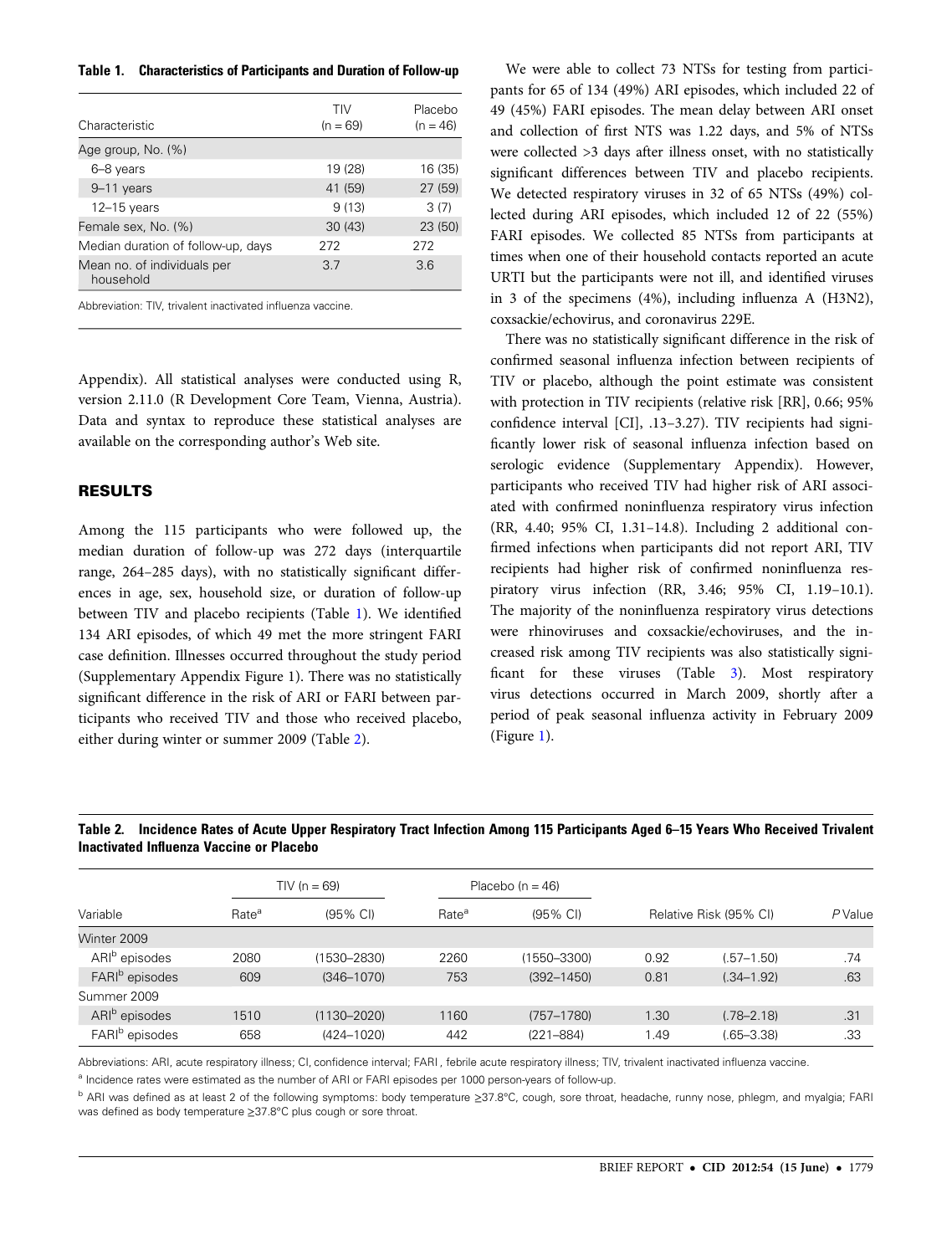## <span id="page-2-0"></span>Table 3. Incidence Rates of Respiratory Virus Detection by Reverse-Transcription Polymerase Chain Reaction and Multiplex Assay

|                                                           | TIV ( $n = 69$ ) |                   |                    | Placebo $(n = 46)$ |                   |                    |         |
|-----------------------------------------------------------|------------------|-------------------|--------------------|--------------------|-------------------|--------------------|---------|
| Variable                                                  | No.              | Rate <sup>a</sup> | $(95% \text{ Cl})$ | No.                | Rate <sup>a</sup> | $(95% \text{ Cl})$ | P Value |
| Any seasonal influenza                                    | 3                | 58                | $(19 - 180)$       | 3                  | 88                | $(28 - 270)$       | .61     |
| Seasonal influenza A (H1N1)                               | 2                | 39                | $(10 - 160)$       | 2                  | 59                | $(15 - 240)$       | .68     |
| Seasonal influenza A (H3N2)                               |                  | 19                | $(3 - 140)$        | $\overline{0}$     | $\overline{0}$    | $(0 - 88)$         | .31     |
| Seasonal influenza B                                      | $\Omega$         | $\mathbf 0$       | $(0 - 58)$         |                    | 29                | $(4 - 210)$        | .17     |
| Pandemic influenza A (H1N1)                               | 3                | 58                | $(19 - 180)$       | $\Omega$           | $\Omega$          | $(0 - 88)$         | .08     |
| Any noninfluenza virus <sup>b</sup>                       | 20               | 390               | $(250 - 600)$      | 3                  | 88                | $(28 - 270)$       | $-.01$  |
| Rhinovirus                                                | 12               | 230               | $(130 - 410)$      | 2                  | 59                | $(15 - 240)$       | .04     |
| Coxsackie/echovirus                                       | 8                | 160               | $(78 - 310)$       | $\mathbf 0$        | $\Omega$          | $(0 - 88)$         | < .01   |
| Other respiratory virus <sup>c</sup>                      | 5                | 97                | $(40 - 230)$       |                    | 29                | $(4 - 210)$        | .22     |
| ARI episode with specimen collected but no virus detected | 19               | 369               | $(235 - 578)$      | 14                 | 412               | $(244 - 696)$      | .75     |
| ARI episode with no specimen collected                    | 41               | 796               | $(586 - 1080)$     | 28                 | 824               | $(569 - 1190)$     | .89     |

Incidence rates are from respiratory specimens collected from 115 participants aged 6–15 years who received trivalent influenza vaccine or placebo during 134 acute respiratory illness episodes.

Abbreviations: ARI, acute respiratory illness; CI, confidence interval; TIV, trivalent inactivated influenza vaccine.

<sup>a</sup> Incidence rates were estimated as the no. of virus detections or illness episodes per 1000 person-years of follow-up. ARI was defined as at least 2 of the following symptoms: body temperature ≥37.8°C, cough, sore throat, headache, runny nose, phlegm, and myalgia.

<sup>b</sup> In TIV recipients there were 4 detections with both rhinovirus and coxsackie/echovirus, and 1 detection with both coxsackie/echovirus and coronavirus NL63.

<sup>c</sup> Including positive detections of coronavirus, human metapneumovirus, parainfluenza, respiratory syncytial virus (RSV). The ResPlex II multiplex array tested for 19 virus targets including influenza types A and B (including 2009-H1N1), RSV types A and B, parainfluenza types 1–4, metapneumovirus, rhinovirus, coxsackievirus/echovirus, adenovirus types B and E, bocavirus, and coronavirus types NL63, HKU1, 229E, and OC43.

## **DISCUSSION**

In the prepandemic period of our study, we did not observe a statistically significant reduction in confirmed seasonal influenza virus infections in the TIV recipients (Table 3), although serological evidence [\(Supplementary Appendix\)](http://cid.oxfordjournals.org/lookup/suppl/doi:10.1093/cid/cis307/-/DC1) and point estimates of vaccine efficacy based on confirmed infections were consistent with protection of TIV recipients against the seasonal influenza viruses that circulated from January through March 2009 [\[16](#page-4-0)]. We identified a statistically significant increased risk of noninfluenza respiratory virus infection among TIV recipients (Table 3), including significant increases in the risk of rhinovirus and coxsackie/echovirus infection, which were most frequently detected in March 2009, immediately after the peak in seasonal influenza activity in February 2009 (Figure [1](#page-3-0)).

The increased risk of noninfluenza respiratory virus infection among TIV recipients could be an artefactual finding; for example, measurement bias could have resulted if participants were more likely to report their first ARI episode but less likely to report subsequent episodes, whereas there was no real difference in rhinovirus or other noninfluenza respiratory virus infections after the winter influenza season. The increased risk could also indicate a real effect. Receipt of TIV could increase influenza immunity at the expense of reduced immunity to noninfluenza respiratory viruses, by some unknown biological mechanism. Alternatively, our results could be explained by temporary nonspecific immunity after influenza virus infection, through the cell-mediated response or, more likely, the innate immune response to infection [[21](#page-4-0)–[23](#page-4-0)]. Participants who received TIV would have been protected against influenza in February 2009 but then would not have had heightened nonspecific immunity in the following weeks. They would then face a higher risk of certain other virus infections in March 2009, compared with placebo recipients (Figure [1](#page-3-0)). The duration of any temporary nonspecific immunity remains uncertain [\[13\]](#page-4-0) but could be of the order of 2–4 weeks based on these observations. It is less likely that the interference observed here could be explained by reduced community exposures during convalescence (ie, behavioral rather than immunologic factors) [\[14](#page-4-0)].

The phenomenon of virus interference has been well known in virology for >60 years [[24](#page-4-0)–[27](#page-4-0)]. Ecological studies have reported phenomena potentially explained by viral interference [[3](#page-4-0)–[11](#page-4-0)]. Nonspecific immunity against noninfluenza respiratory viruses was reported in children for 1–2 weeks after receipt of live attenuated influenza vaccine [[28\]](#page-4-0). Interference in respiratory and gastrointestinal infections has been reported after receipt of live oral poliovirus vaccine [[29](#page-4-0)–[32\]](#page-4-0).

Our results are limited by the small sample size and the small number of confirmed infections. Despite this limitation, we were able to observe a statistically significant increased risk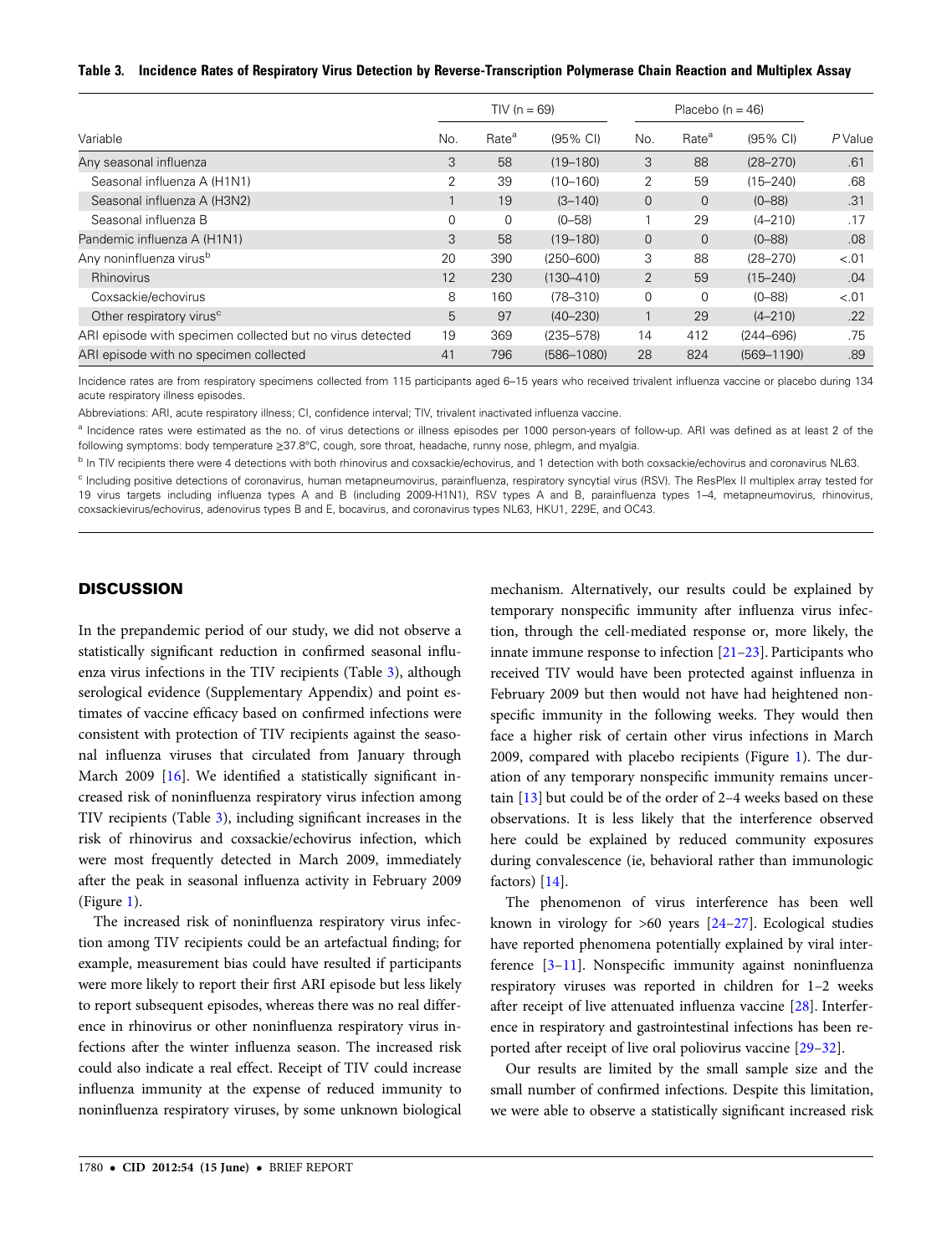<span id="page-3-0"></span>

**Figure 1.** Timing of influenza and other respiratory virus detections in 115 participants aged 6–15 years  $(A-D)$ , compared with local influenza surveillance data  $(E)$ . Solid red bars indicate detections in 69 participants who received 2008–2009 trivalent inactivated influenza vaccine, and black dashed bars indicate detections in 46 participants who received placebo. The bottom panel shows local laboratory surveillance data on the proportion of influenza virus detections among specimens submitted to the Public Health Laboratory Service (PHLS). Less than 2% of PHLS specimens were positive for influenza B throughout the year. "Other viruses" included coronavirus, human metapneumovirus, parainfluenza, and respiratory syncytial virus.

of confirmed noninfluenza respiratory virus infection among TIV recipients (Table [3\)](#page-2-0). A negative association between serologic evidence of influenza infection and confirmed noninfluenza virus infection in winter 2009 was not statistically significant (odds ratio, 0.27; 95% CI, .01–2.05) [\(Supplemen](http://cid.oxfordjournals.org/lookup/suppl/doi:10.1093/cid/cis307/-/DC1)[tary Appendix](http://cid.oxfordjournals.org/lookup/suppl/doi:10.1093/cid/cis307/-/DC1)). One must be cautious in interpreting serology in children who have received TIV [\[2,](#page-4-0) [33](#page-4-0)]. Finally, acute URTI incidence was based on self-report with regular telephone reminders, and we may have failed to identify some illnesses despite rigorous prospective follow-up.

Temporary nonspecific immunity leading to interference between epidemics of respiratory viruses could have important implications. First, as observed in our trial, TIV appeared to have poor efficacy against acute URTIs (Table [2\)](#page-1-0), apparently because the protection against influenza virus infection conferred by TIV was offset by an increased risk of other respiratory virus infection (Table [3](#page-2-0)). Second, interference between respiratory viruses could suggest new approaches to mitigating epidemics [\[32](#page-4-0)]. Mass administration of live polio vaccine in children has been used to control enterovirus 71 epidemics [\[10](#page-4-0), [31\]](#page-4-0). Finally, viral interference could bias estimates of influenza vaccine effectiveness in test-negative case-control studies [\(Supplementary Appendix](http://cid.oxfordjournals.org/lookup/suppl/doi:10.1093/cid/cis307/-/DC1)) [[2](#page-4-0), [34](#page-4-0)–[43\]](#page-5-0). One testnegative study reported an association between receipt of TIV and the risk of influenza-like illness associated with a noninfluenza virus [\[38](#page-5-0)].

Additional work is required to more fully characterize temporary nonspecific immunity overall and in specific groups, such as children. Animal studies [[44](#page-5-0)–[50\]](#page-5-0) and volunteer adult human challenge studies [[51\]](#page-5-0) could provide useful evidence. Additional community-based observational cohort studies and community-based experimental studies, such as our vaccine trial, may be particularly suitable for investigating temporary nonspecific immunity, because most acute URTIs do not require medical attention.

## Supplementary Data

Supplementary materials are available at Clinical Infectious Diseases online ([http://www.oxfordjournals.org/our\\_journals/cid/\)](http://www.oxfordjournals.org/our_journals/cid/). Supplementary materials consist of data provided by the author that are published to benefit the reader. The posted materials are not copyedited. The contents of all supplementary data are the sole responsibility of the authors. Questions or messages regarding errors should be addressed to the author.

# **Notes**

Acknowledgments. We thank Chan Kit Man, Calvin Cheng, Lai-Ming Ho, Ho Yuk Ling, Lam Yiu Pong, Tom Lui, Edward Ma, Loretta Mak, Gloria Ng, Joey Sin, Teresa So, Winnie Wai, Lan Wei, Jessica Wong, Eileen Yeung, and Jenny Yuen for research support and Sarah Cobey, Ed Goldstein, Heath Kelly, Nancy Leung, Marc Lipsitch, Ryosuke Omori, Mary Schooling, and Joe Wu for helpful discussions.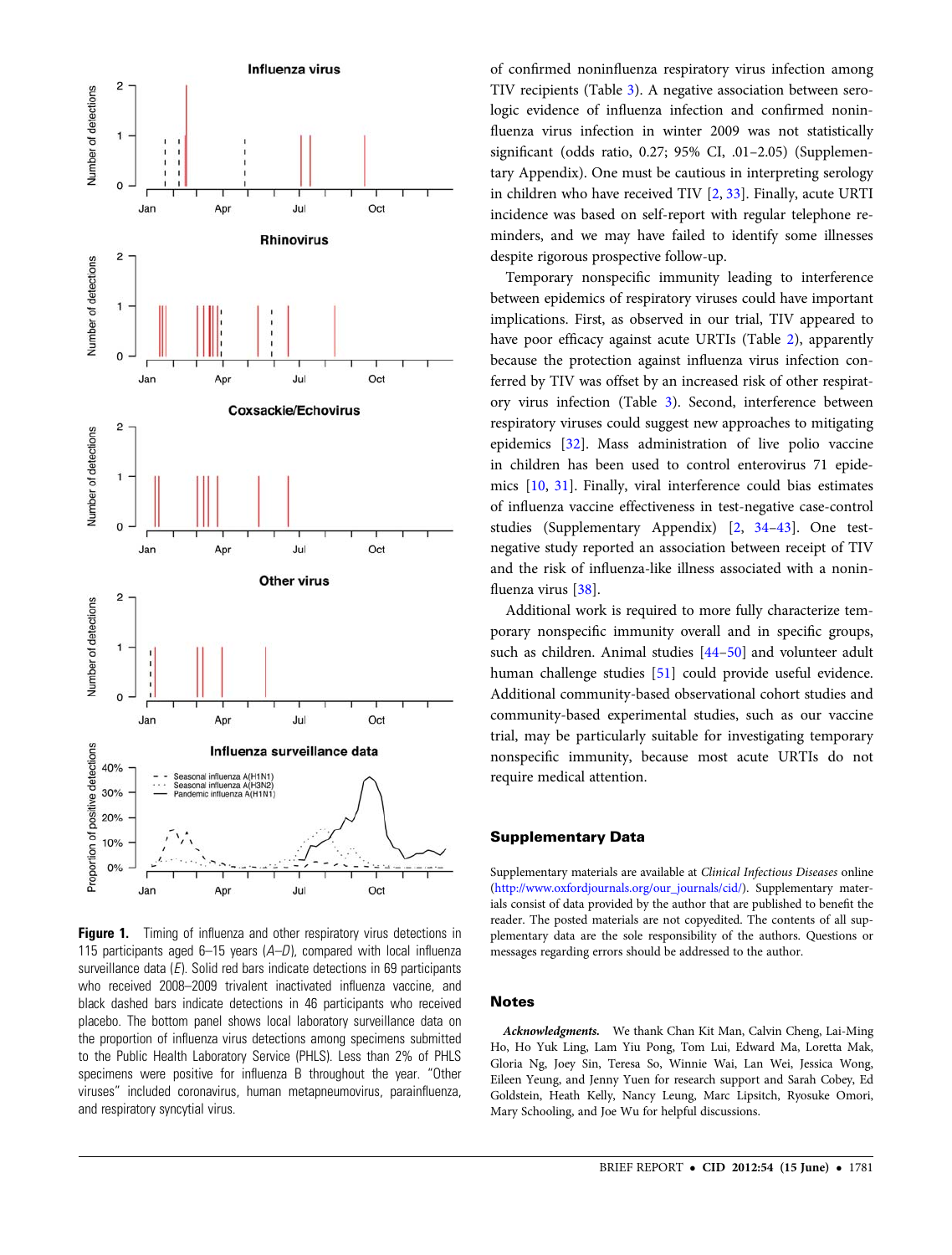<span id="page-4-0"></span>Financial support. This work was supported by the Area of Excellence Scheme of the Hong Kong University Grants Committee (grant number AoE/M-12/06), the Hong Kong University Research Council Strategic Research Theme of Public Health, the Harvard Center for Communicable Disease Dynamics from the National Institute of General Medical Sciences (grant number U54 GM088558), and the Research Fund for the Control of Infectious Disease, Food and Health Bureau, Government of the Hong Kong SAR (grant number PHE-2). The funding bodies had no role in study design, data collection and analysis, preparation of the manuscript, or the decision to publish.

Potential conflicts of interest. B. J. C. has received research funding from MedImmune. D. K. M. I. has received research funding from Roche. J. S. M. P. receives research funding from Crucell MV. All other authors report no potential conflicts.

All authors have submitted the ICMJE Form for Disclosure of Potential Conflicts of Interest. Conflicts that the editors consider relevant to the content of the manuscript have been disclosed.

## References

- 1. Jefferson T, Rivetti A, Harnden A, Di Pietrantonj C, Demicheli V. Vaccines for preventing influenza in healthy children. Cochrane Database Syst Rev 2008; (2):CD004879.
- 2. Osterholm MT, Kelley NS, Sommer A, Belongia EA. Efficacy and effectiveness of influenza vaccines: a systematic review and metaanalysis. Lancet Infect Dis 2012; 12:36–44.
- 3. Glezen P, Denny FW. Epidemiology of acute lower respiratory disease in children. N Engl J Med 1973; 288:498–505.
- 4. Glezen WP, Paredes A, Taber LH. Influenza in children. Relationship to other respiratory agents. JAMA 1980; 243:1345–9.
- 5. Anestad G. Interference between outbreaks of respiratory syncytial virus and influenza virus infection. Lancet 1982; 1:502.
- 6. Nishimura N, Nishio H, Lee MJ, Uemura K. The clinical features of respiratory syncytial virus: lower respiratory tract infection after upper respiratory tract infection due to influenza virus. Pediatr Int 2005; 47:412–6.
- 7. Linde A, Rotzen-Ostlund M, Zweygberg-Wirgart B, Rubinova S, Brytting M. Does viral interference affect spread of influenza? Eurosurveillance 2009. Available at: [http://www.eurosurveillance.org/View](http://www.eurosurveillance.org/ViewArticle.aspx?ArticleId=19354) [Article.aspx?ArticleId=19354.](http://www.eurosurveillance.org/ViewArticle.aspx?ArticleId=19354) Accessed 18 April 2012.
- 8. Anestada G, Nordbo SA. Virus interference. Did rhinoviruses activity hamper the progress of the 2009 influenza A (H1N1) pandemic in Norway? Med Hypotheses 2011; 77:1132–4.
- 9. Casalegno JS, Ottmann M, Duchamp MB, et al. Rhinoviruses delayed the circulation of the pandemic influenza A (H1N1) 2009 virus in France. Clin Microbiol Infect 2010; 16:326–9.
- 10. Berencsi G, Kapusinszky B, Rigo Z, Szomor K. Interference among viruses circulating and administered in Hungary from 1931 to 2008. Acta Microbiol Immunol Hung 2010; 57:73–86.
- 11. Mak GC, Wong AH, Ho WY, Lim W. The impact of pandemic influenza A (H1N1) 2009 on the circulation of respiratory viruses 2009– 2011. Influenza Other Respi Viruses 2012; doi: 10.1111/j.1750-2659. 2011.00323.x.
- 12. Wang Z, Malanoski AP, Lin B, et al. Broad spectrum respiratory pathogen analysis of throat swabs from military recruits reveals interference between rhinoviruses and adenoviruses. Microb Ecol 2010; 59:623–34.
- 13. Kelly H, Barry S, Laurie K, Mercer G. Seasonal influenza vaccination and the risk of infection with pandemic influenza: a possible illustration of non-specific temporary immunity following infection. Eurosurveillance 2010. Available at: [http://www.eurosurveillance.org/](http://www.eurosurveillance.org/ViewArticle.aspx?ArticleId=19722) [ViewArticle.aspx?ArticleId=19722](http://www.eurosurveillance.org/ViewArticle.aspx?ArticleId=19722). Accessed 18 April 2012.
- 14. Rohani P, Green CJ, Mantilla-Beniers NB, Grenfell BT. Ecological interference between fatal diseases. Nature 2003; 422:885–8.
- 15. Yang Y, Halloran ME, Daniels MJ, Longini IM, Burke DS, Cummings DA. Modeling competing infectious pathogens from a Bayesian per-

spective: application to influenza studies with incomplete laboratory results. J Am Statist Assoc 2010; 105:1310–22.

- 16. Cowling BJ, Ng S, Ma ES, et al. Protective efficacy of seasonal influenza vaccination against seasonal and pandemic influenza virus infection during 2009 in Hong Kong. Clin Infect Dis 2010; 51: 1370–9.
- 17. Han J, Swan DC, Smith SJ, et al. Simultaneous amplification and identification of 25 human papillomavirus types with Templex technology. J Clin Microbiol 2006; 44:4157–62.
- 18. Brunstein J, Thomas E. Direct screening of clinical specimens for multiple respiratory pathogens using the Genaco Respiratory Panels 1 and 2. Diagn Mol Pathol 2006; 15:169–73.
- 19. Li H, McCormac MA, Estes RW, et al. Simultaneous detection and high-throughput identification of a panel of RNA viruses causing respiratory tract infections. J Clin Microbiol 2007; 45:2105–9.
- 20. Cowling BJ, Chan KH, Fang VJ, et al. Comparative epidemiology of pandemic and seasonal influenza A in households. N Engl J Med 2010; 362:2175–84.
- 21. McGill J, Heusel JW, Legge KL. Innate immune control and regulation of influenza virus infections. J Leukoc Biol 2009; 86:803–12.
- 22. Khaitov MR, Laza-Stanca V, Edwards MR, et al. Respiratory virus induction of alpha-, beta- and lambda-interferons in bronchial epithelial cells and peripheral blood mononuclear cells. Allergy 2009; 64:375–86.
- 23. Hayden FG, Fritz R, Lobo MC, Alvord W, Strober W, Straus SE. Local and systemic cytokine responses during experimental human influenza A virus infection. Relation to symptom formation and host defense. J Clin Invest 1998; 101:643–9.
- 24. Duffy CE. Interference between St. Louis encephalitis virus and equine encephalomyelitis virus (Western Type) in the chick embryo. Science 1944; 99:517–8.
- 25. Henle W, Henle G. Interference of inactive virus with the propagation of virus of influenza. Science 1943; 98:87–9.
- 26. Isaacs A, Lindenmann J. Virus interference I. The interferon. Proceedings of the Royal Society of London - Series B: Biological Sciences 1957; 147:258–67.
- 27. Lindenmann J. From interference to interferon: a brief historical introduction. Philos Trans R Soc Lond B Biol Sci 1982; 299:3–6.
- 28. Piedra PA, Gaglani MJ, Riggs M, et al. Live attenuated influenza vaccine, trivalent, is safe in healthy children 18 months to 4 years, 5 to 9 years, and 10 to 18 years of age in a community-based, nonrandomized, open-label trial. Pediatrics 2005; 116:e397–407.
- 29. Seppala E, Viskari H, Hoppu S, et al. Viral interference induced by live attenuated virus vaccine (OPV) can prevent otitis media. Vaccine 2011; 29:8615–8.
- 30. Contreras G. Effect of the administration of oral poliovirus vaccine on infantile diarrhoea mortality. Vaccine 1989; 7:211–2.
- 31. Shindarov LM, Chumakov MP, Voroshilova MK, et al. Epidemiological, clinical, and pathomorphological characteristics of epidemic poliomyelitis-like disease caused by enterovirus 71. J Hyg Epidemiol Microbiol Immunol 1979; 23:284–95.
- 32. Voroshilova MK. Potential use of nonpathogenic enteroviruses for control of human disease. Prog Med Virol 1989; 36:191–202.
- 33. Petrie JG, Ohmit SE, Johnson E, Cross RT, Monto AS. Efficacy studies of influenza vaccines: effect of end points used and characteristics of vaccine failures. J Infect Dis 2011; 203:1309–15.
- 34. Skowronski DM, Gilbert M, Tweed SA, et al. Effectiveness of vaccine against medical consultation due to laboratory-confirmed influenza: results from a sentinel physician pilot project in British Columbia, 2004–2005. Can Commun Dis Rep 2005; 31: 181–91.
- 35. Skowronski DM, Masaro C, Kwindt TL, et al. Estimating vaccine effectiveness against laboratory-confirmed influenza using a sentinel physician network: results from the 2005–2006 season of dual A and B vaccine mismatch in Canada. Vaccine 2007; 25:2842–51.